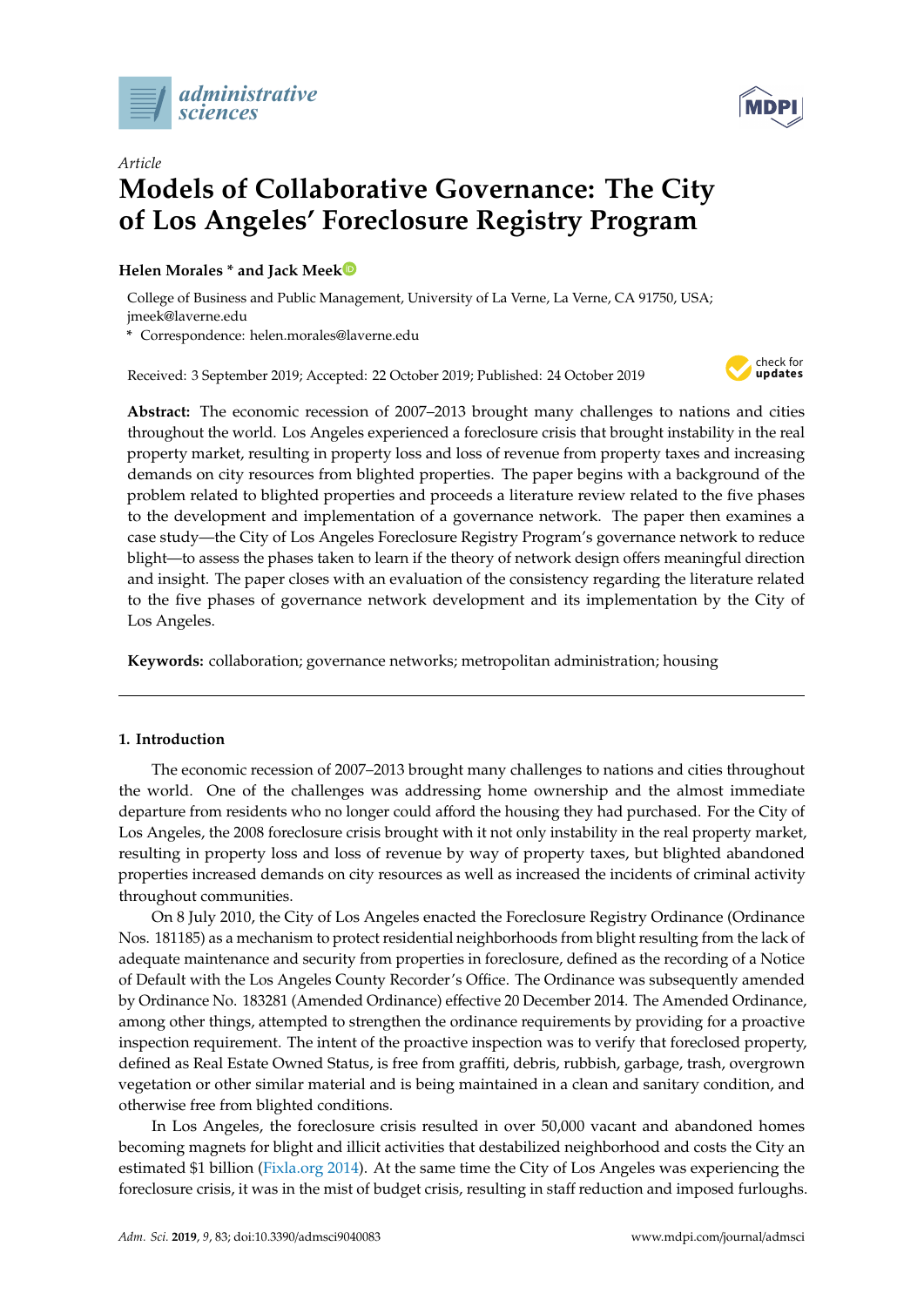In spring of 2012, advocacy groups formed and spent time documenting blighted properties. Out of 4000 properties inspected, they documented 906 blighted properties, of which 271 were documented with severely blighted conditions. From an economic perspective, during this same time period, home owners lost an estimated \$4.4 billion in home values and the City lost \$27 million in property taxes [\(Fixla.org](#page-14-0) [2014\)](#page-14-0).

### **2. Study Focus**

The problem this study examines is to understand how local governments can respond to housing foreclosure issues that result from economic conditions. In particular, the study focus is on the characteristics of the Los Angeles response to the foreclosure challenge. The central research questions explored by this research are:

- 1. What patterns or phases of collective action describe the evolution of the Los Angeles response to the housing foreclosure crisis?
- 2. Do these patterns resemble known patterns of collective action, particularly governance network patterns?

The purpose of the study is to examine how the Los Angeles response exemplifies how metropolitan systems are developing collective action through networks to solve very complicated problems. Collective action among bureaucratic agencies calls upon the construction of network of stake-holders—in this case an array of city departments—to address the foreclosure problem from their particular missions and practices. The pattern developed from collective action is compared to the literature on network formation and implementation.

What follows is an overview of the methods employed in this study to identify the phases or patterns of network formation. Also discussed are methods employed in extracting evidence in regard to patterns. The review of the literature allows the establishment of expectations in regard to how governance networks are formed. These expectations are then compared to the case of the City of Los Angeles' governance network and implementation for the Foreclosure Registry Ordinance to reduce blight. A summary of findings from the case follows along with implications for governance network formation.

#### **3. Methods**

This study relies on two methodological approaches. The first is an integrative literature review that synthesizes existing literature on governance network formation and establishes the central findings in regard to the phases of governance network development [\(Snyder](#page-15-0) [2019;](#page-15-0) [Davis et al.](#page-14-1) [2014;](#page-14-1) [Grant and Booth](#page-14-2) [2009\)](#page-14-2). This approach to the literature review allowed the author to establish expectations to be examined in regard to governance network formation.

The second methodology employed in this study is ethnographic. Ethnographers frame research "as a mode of discovery drawing questions from the field site itself" [\(Boellstor](#page-14-3)ff et al. [2012,](#page-14-3) p. 32). According to [Boellstor](#page-14-3)ff et al. [\(2012\)](#page-14-3) ethnographic studies that entail "years of in-depth observation and participation in the field, engage participants over time, from a variety of viewpoints and perspectives" (p. 37). One of the authors was a stakeholder in the formation of the governance network examined and was appointed to direct the foreclosure registry in 2012 and engaged with lenders and banking institutions on foreclosed properties related to multi-family rental properties for the City of Los Angeles. The authors worked to establish and manage the foreclosure registry governance network in an effort to reduce the number of blighted foreclosed properties and to reduce its associated affects to the surrounding communities.

#### *3.1. Foreclosure Data*

The authors utilized the foreclosure data obtained from RealQuest to verify all Notices of Default filed by banks and lending institutions in the City of Los Angeles. Other Core Logic data regarding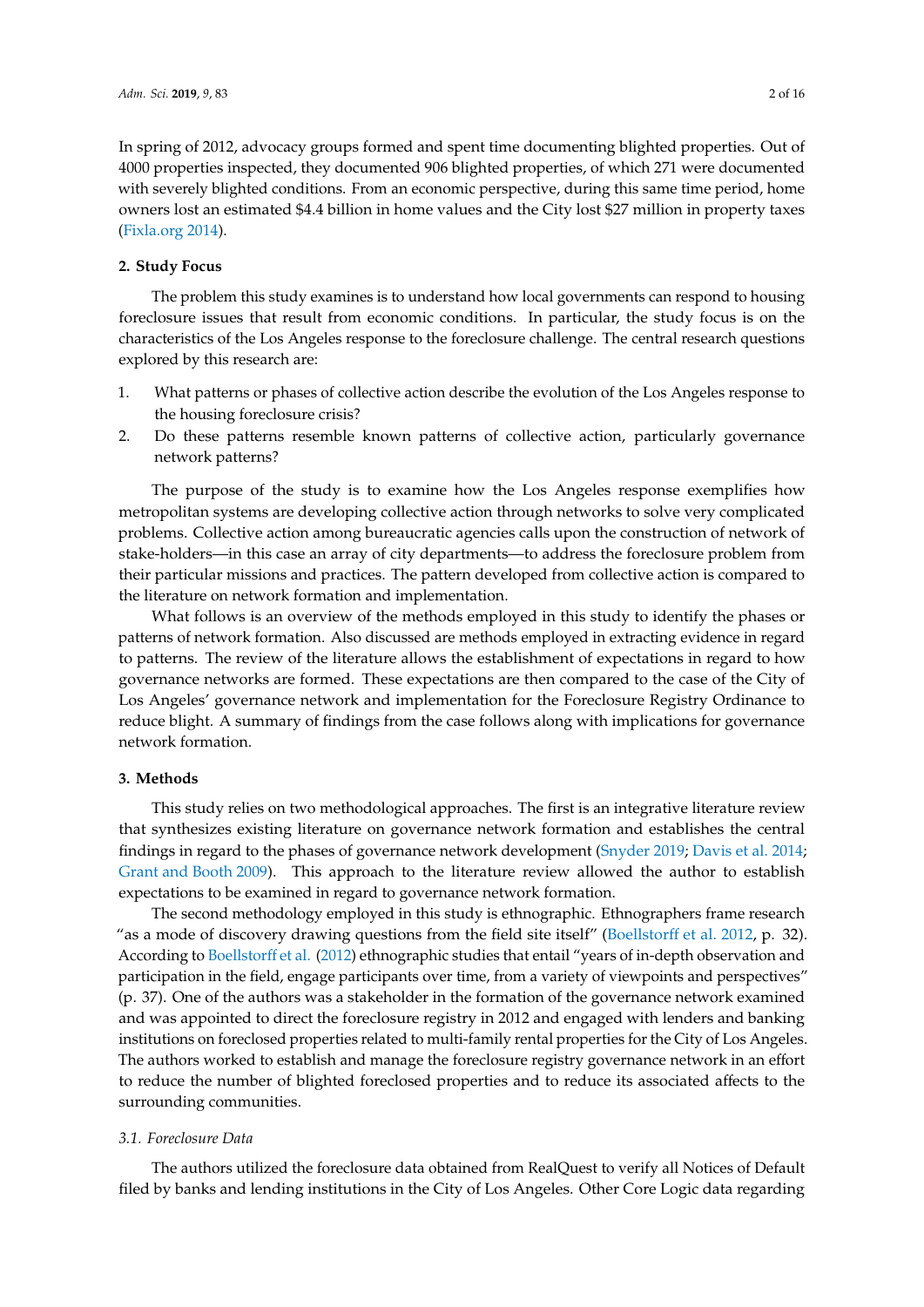foreclosure starts were used to obtain statistical data on a quarterly basis to establish foreclosure trends. Data related to constituency reports and complaints of blighted properties was collected from advocacy groups, City Councilmember offices and the Mayor's office. Other foreclosure related data, including blighted properties, came from the following City Departments: The City Attorney's Office, Neighborhood Prosecutors Office, Department of Building and Safety, Public Works, Los Angeles Police Department, Los Angeles Fire Department, Department of Water and Power, the City Controller's Office, City Administrative Office and the City Legislative Analyst Office. Data was also obtained from the Foreclosure Registry which maintained records reported to the City by banks and lending institutions. Additional property related data was obtained from LUPAMS data base containing all real property data within Los Angeles maintained by the City. Policy directives were also provided by the Mayor, City Council, the Controller's Office and the General Manager of HCIDLA.

As the information was obtained from the various Departments and data sources, questions were drawn from the field itself related to the various theory on networks identified in the five phases. The researchers then identified the phases and utilized them to research the network to test whether the theory reflected the actual network.

The authors were able to investigate the system anchored in the culture and the complex arrangements in the day to day work including collaborating with all stakeholders directing the foreclosure registry program, collection of the data and establishment of policies and practices all related to the establishment of a governance network. The network consisted of complex array of large otherwise autonomous city departments. One of the researchers worked within the City culture of complex departments assessing the complex systems comprised of each City Department, the political environment and the network as a whole. According to [Boellstor](#page-14-3)ff et al. [\(2012\)](#page-14-3), "ethnographers address systems of support anchored in culture," that organize investigation so that it can access complex systems (p. 38). Data was drawn from governmental sources from each of the Departments that included foreclosed and specific blighted conditions and policy directives from department managers and elected officials.

The goal of the data assessment and methodology was to offer some insight into the developmental patterns and sequences of governance network formation within a metropolitan system in response to a cross jurisdictional issue.

3.1.1. Theoretical Perspective: The Role of Networks Addressing "Wicked Problems?"

#### Moving from Government to Governance

Pubic administrators search for better ways to serve their communities. According to Dwight Waldo, "administration may be thought of as the major invention and devise by which civilized [people] in complex societies try to control their culture, by which they seek simultaneously to achieve-within the limitations of their wit and knowledge-the goals and stability and the goals of change" (as quoted in [Meek](#page-14-4) [2009,](#page-14-4) p. 4). [Meek](#page-14-4) [\(2009\)](#page-14-4) argues that since governance can take different forms, and can be conceptualized in various ways to organize stakeholders and, therefore, government is no longer the central player (p. 8). Governance networks provide an opportunity to include the community in the conversation to address the goals and goal changes discussed by Dwight Waldo.

According to [Newell and Meek](#page-15-1) [\(2005\)](#page-15-1) "social problems have outpaced popular solutions." Public administrators work within what Frederickson called a "disconjunctive state" and as Putnam has called a "disassociated state" marked with a decline in social capital, collectively referred to as the disarticulated state by George Frederickson [\(Frederickson](#page-14-5) [1999,](#page-14-5) p. 702). This means a move away from government, and the old ways of doing something, to governance where public administrators work as facilitators, in conjunction with citizens and social organizations, to produce social goals and services. [Paquet](#page-15-2) [\(2005\)](#page-15-2) suggests that citizens, action groups, and the states can be catalysts to create *loose intermediation* of social capital required to create smarter communities (p. 139). According to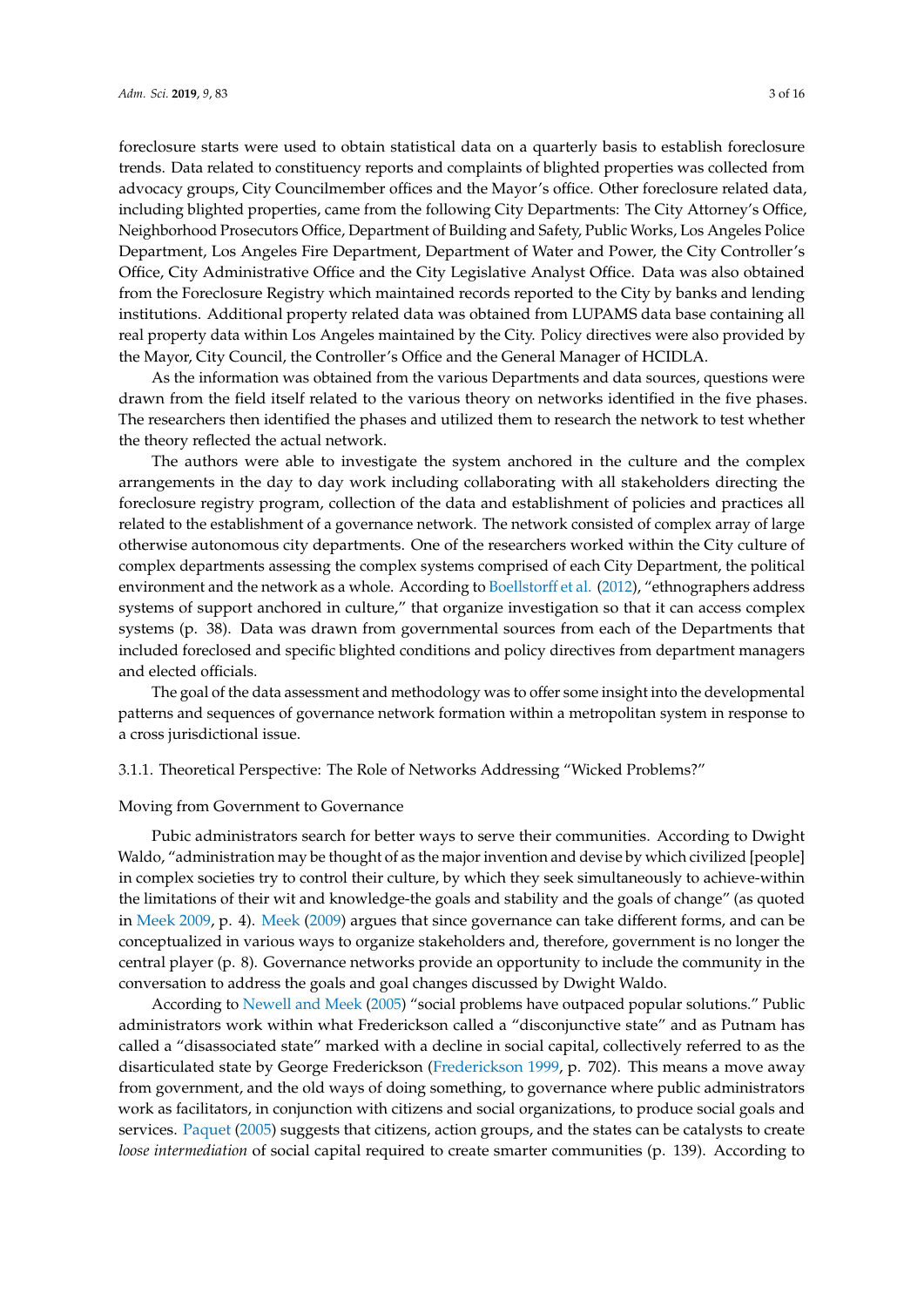[Keast et al.](#page-14-6) [\(2004\)](#page-14-6) policy makers need to lay the foundation and step back out of the way and let the network process of collaboration to occur through flexibility and innovation (p. 367).

It is people within the networks that conjoin to get the work accomplished. Helco criticized the *iron triangles* theory, as missing the open *networks of people* [\(Helco](#page-14-7) [1978\)](#page-14-7). Helco further finds that issue networks are comprised of a group of individuals with shared interests, with a common base of information and understanding of the issue, who then regard each other as knowledgeable that allow public policy to be refined, evidence debated, and alternative options worked out (pp. 102–4). Governance networks provide the ability to tap into the knowledge contained within the actors and to put it to work to allow citizens to invent ways to resolve their predicaments [\(Paquet](#page-15-2) [2005,](#page-15-2) p. 133) and solve "wicked problems".

[Keast et al.](#page-14-6) [\(2004\)](#page-14-6) find that one of the biggest challenges for governments is dealing with *wicked problems*, requiring a new way of thinking to resolve them [\(Keast et al.](#page-14-6) [2004,](#page-14-6) p. 363; [Sørensen and](#page-15-3) [Torfing](#page-15-3) [2011,](#page-15-3) p. 843). "Network structures will lead to fully integrated systems in which members see themselves as interdependent-working toward systemic change, and see that, although they represent individual organizations, their perspective is a holistic one" [\(Keast et al.](#page-14-6) [2004,](#page-14-6) p. 365). This holistic viewpoint is established through a common mission that is central to networks and, along with represented individual organizations and a unique structural arrangement, where participants are continually doing something creates a new way of thinking. This new way of thinking can better address the problems associated with wicked problems.

#### 3.1.2. Collaborative Governance

Collaborative governance network's goal is to facilitate open communication between government and third-party service delivery partners to reduce fragmentation and address wicked problems [\(Mosley and Jarpe](#page-15-4) [2019\)](#page-15-4). Wicked problems cross jurisdictions and government boundaries, governments are increasingly forming governance networks to work collectively to address their problems and reduce service delivery costs. Collaborative governance is an important tool that adds value to governments in addressing wicked problems. Collaborative governance seeks to promote democracy and make government more accountable by ensuring that all stakeholders are brought into the process. [Koliba et al.](#page-14-8) [\(2011\)](#page-14-8) refer to this process as democratic anchorage. Government networks can pose a threat to democracy if they are unplanned, unintended or ad-hoc manifestations of incremental action. Democratic anchorage ensures that the perspective of all stakeholder is included in the policy making process in order to ensure that the purpose for which the governance network was established is meet.

#### *3.2. Phases in Building Networks*

To respond to wicked problems, collective action is required. Collective action often called upon is cross-departmental, cross-agency, even cross-jurisdictional collective efforts. These efforts take the form of networks. Overtime, routines in these networks form bonds so as to act in a governing manner—at least in the form of communications and coordinated action. As these governance networks formed, scholars began to witness patterns of interactions in networks to informed network leaders on fundamental practices to ensure functioning among partners in the governance networks. In this paper, we refer to these patterns as phases.

The *first phase* is to design the network. [Goldsmith and Eggers](#page-14-9) [\(2004\)](#page-14-9) suggest that a network designer must "identify possible partners, bring all relevant stakeholders to the table, determine and communicate to all members the expectations of how the network will function, assemble and enmesh the pieces of the network, devise strategies to maintain the network, and activate it (p. 55)." They further provide that in designing a network one must start with determining the goals, tied to the mission, with a focus on the outcome-based public value they are attempting to create, the "destination not the path" (p. 56). They suggest the use of public officials with the capacity to convene parties, that would not normally connect, and the integration of technology which can bring actors together to create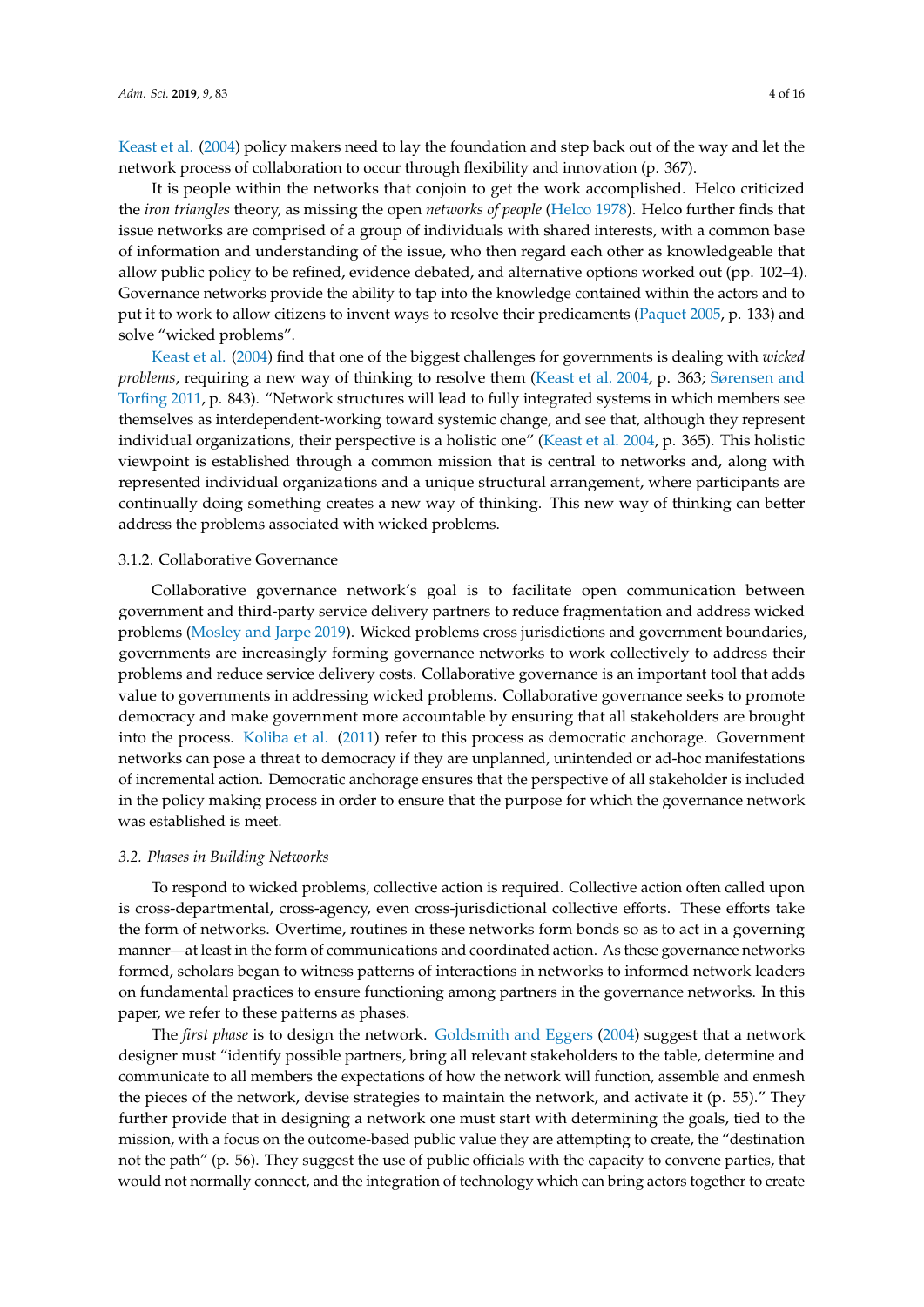more community services in order to step outside the box and design a space centered on outcomes. Networks must be designed to be flexible to allow them to adapt quickly to environmental changes.

In designing a network, administrators must select a mode of network governance. [Provan and Kenis](#page-15-5) [\(2007\)](#page-15-5) offer three modes of network governance: participant-governed networks, lead organizations, and network administrative organizations and proposes key predictors of effectiveness of network governance (pp. 234–36). The authors further propose that the selection of the three modes is dependent on the following four key structural and relational contingencies: trust, size (number of participants), goal consensus, and the nature of the task (specifically the need for the network level competencies) (p. 237). The authors further propose the following:

- (1) if the contingency factors are inconsistent with regards to the number of inconsistencies and the inconsistency with the governance form, the less likely that the form will be effective leading to either ineffectiveness, dissolution or change in form of governance;
- (2) shared governance will be most effective where trust is shared among network participants, high density trust, when there are relatively few participants (6 or less), when the network level goal consensus is high, and when the need for competencies is low;
- (3) Lead organizational network governance is most effective when trust is narrowly shared, low density, highly centralized trust, with moderate number of participants, when consensus is moderately low, and when need for competencies is moderate;
- (4) network administrative organizations are more effective when trust is moderately shared among the members, with moderate number of participants, and the level of competencies are high [\(Provan and Kenis](#page-15-5) [2007,](#page-15-5) p. 241).

The *second phase* is to identify and implement policy learning. According to [Sabatier and Weible](#page-15-6) [\(2014\)](#page-15-6), policy-oriented learning creates "Changes in the belief systems of coalition members that include not only the understanding of a problem and associated solutions but also the use of political strategies for achieving objectives" (p. 198). Learning is affected by the multiple attributes including the forums, the level of conflict between coalitions, stimuli and actors. The forum must possess openness in participation and members must share in a common analytical training and norms of conduct, or degree of professionalism. Cross coalition learning occurs best at the intermediate level of conflict, where "opposing coalitions are threatened just enough to attend to the issue and remain receptive enough to new information to increase the likelihood of cross coalition learning" (p. 199). The more stubborn or difficult an issue, the lower the expectation that cross collation learning will occur. The actors represent anyone who is attempting to influence its affairs. Actor's attributes can also play a significant role in the learning process. The more extreme an actor's beliefs, the less likely that they will be able to learn from their opponents. Policy brokers can play an important role to facilitate learning between opponents.

Individuals are bounded rationally and motivated by their belief systems. [Weible](#page-15-7) [\(2006\)](#page-15-7) finds that individuals have three tiered hierarchical belief system: (1) Deep Core Beliefs-Normative/fundamental beliefs that span multiple policy subsystems-very resistant to change; (2) Policy Core Beliefs-resistant to change but more pliable than Core Beliefs-perceptions and causes of subsystems problems, orientation on value priorities, effectiveness of policy instruments, proper distribution of authority between market and government; (3) Secondary Beliefs -empirical that relate to subcomponent of a policy subsystem-susceptible to change in response to new information and events (p. 99). It is these belief systems that are changed, often by external shocks that occur outside of a policy subsystem, over a long period of time, or through hurting stalemate-where participants view a status quo as unacceptable and run out of alternatives to achieve their goals, that ultimately result in the learning that occurs within networks [\(Weible](#page-15-7) [2006,](#page-15-7) p. 101). This is the new way of thinking and can aid in the wicked problems faced by administrators.

The *third phase* is to select the members of the network. [Goldsmith and Eggers](#page-14-9) [\(2004\)](#page-14-9) suggests that there needs to be an integrator who acts as a hub and is capable to reach across service lines, build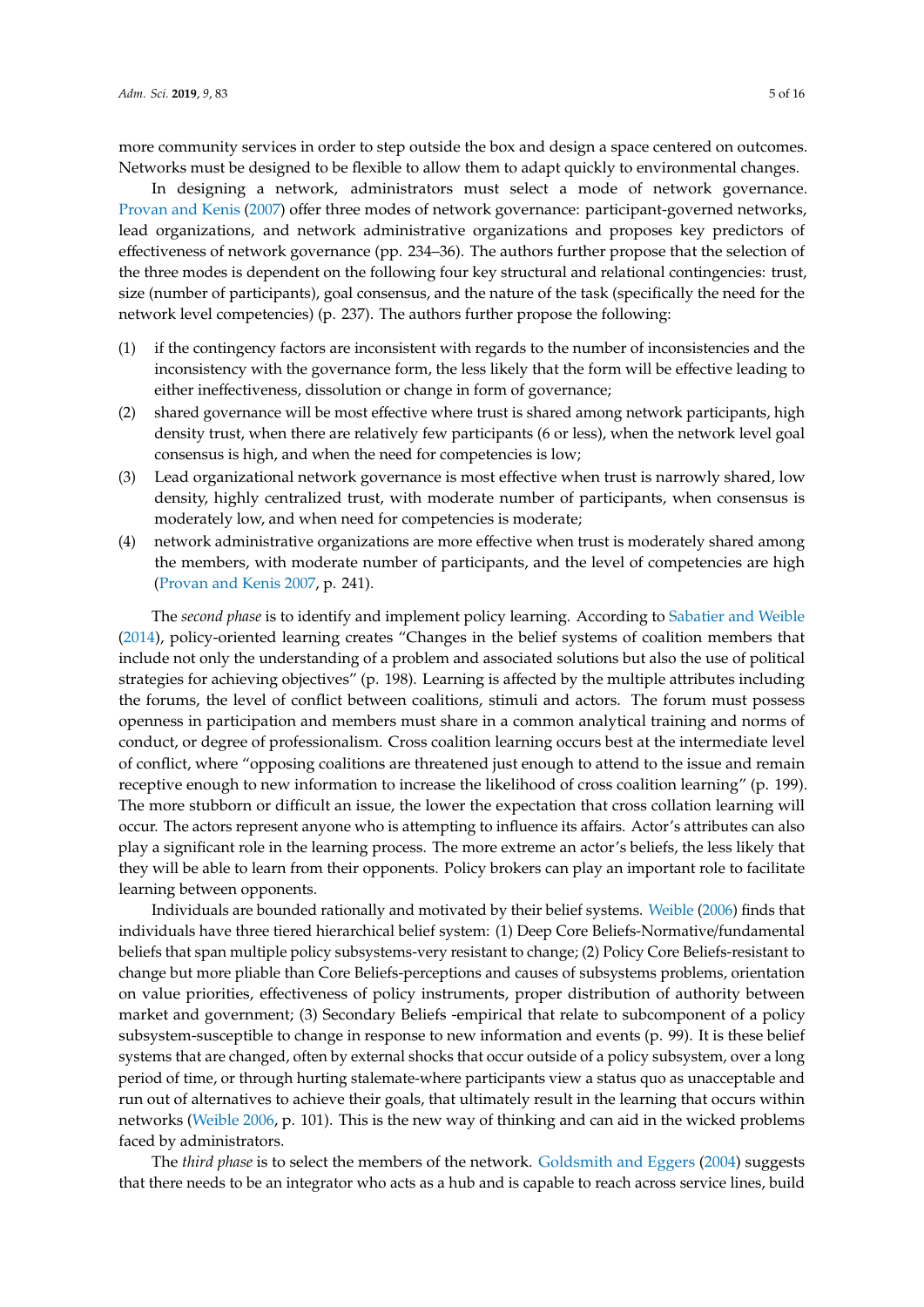an intergovernmental network, and find internal management talent that can creatively configure the best possible solution. Governments must identify either an integrator internally, with qualifications necessary to meet the requirements, or look outside the agency, and weigh the risks associated with an outside provider, including that a contractor may go out of business or otherwise resign from the contract. The authors provide three models of integration: government as integrator—one who has the skill, knowledge and experience to successful create a network; prime contractor as integrator-provides the ability to reduce the upfront capital costs, to start up quickly and to have the flexibility for the unknowns; and third-party integrator—who is hired solely to manage the network. The authors caution that third parties add another layer of government between the funder and the client, it has risks in terms of stability and continuity of institutional knowledge (pp. 78–85).

[Goldsmith and Eggers](#page-14-9) [\(2004\)](#page-14-9) provide that members must have cultural compatibility-shared values, operational capacity-operational excellence or specialized expertise, and proximity to the customer- neighborhood ties that will provide access to the customer (pp. 64–69). [Paquet](#page-15-2) [\(2005\)](#page-15-2) suggests that in creating smarter communities' networks will tap into advocacy coalitions and groups that are already connected with the community (p. 133). Leaders in a network build trust and create new ways of working together with the power to get people to come to an agreement [\(Mandell and Keast](#page-14-10) [2009,](#page-14-10) pp. 173–75). Governance networks accomplish democratic anchorage by ensuring that the network includes different political constituencies, to assure full representation in our democratic society, and by ensuring that the network ascribes to a relevant set of democratic norms [\(Koliba et al.](#page-14-8) [2011,](#page-14-8) p. 240). Democratic anchorage provides legitimacy to the network and creates social capital.

The *fourth phase* deals with network management. [McGuire](#page-14-11) [\(2002\)](#page-14-11) offers four management behaviors to evaluate network management: activation, framing, mobilizing and synthesizing. Activating identifies the network partners and stakeholders. Framing is the process of facilitating agreements with the participants including the roles, rules and network values. Framing and activation occurs at both during the formation and when the network breaks down. Mobilizing behaviors are centered on creating commitment between the participants and external stakeholders and creating support for the network. Synthesizing behaviors are utilized by managers to create an environment that allows for the productive interaction among network partners. Synthesizing is often accompanied by reframing or when there is an attempt to change the perception of a network participant [\(McGuire](#page-14-11) [2002,](#page-14-11) pp. 602–4).

[Agrano](#page-14-12)ff [\(2003\)](#page-14-12) offers ten lessons on how to manage networks: (1) Be a representative of your agency and the network; (2) take a share of the administrative burden; (3) operate by agenda orchestration; (4) recognize shared expertise-based authority; (5) stay within the decision bounds of your network; (6) accommodate and adjust while maintaining purpose; (7) be as creative as possible; (8) be patient and use interpersonal skills; (9) recruit constantly; and (10) emphasize incentives (pp. 28–31). Managing networks also requires big picture thinking, coaching, mediation, networking, risk analysis, contract management, ability to tackle unconventional problems, strategic thinking, interpersonal communications, project and business management and team building [\(Goldsmith and Eggers](#page-14-9) [2004,](#page-14-9) p. 158). Network managers must be able to think creatively, be highly adoptive to resolving problems, and create win-win situations (p. 165).

The *fifth phase* is ensuring innovation. Public administrators are called to be innovators. According to [Sørensen and Torfing](#page-15-3) [\(2011\)](#page-15-3), "innovation is always driven by social and political actors who are facing specific problems and demands and chose to exploit particular opportunities" (p. 844). It requires collaboration of the various actors and can be successful in breaking policy deadlocks and improving public service. Innovation is often driven by the size of government and its ability to absorb costs failure, increasing competitive pressures, strategic management, and a more rigorous measuring of outcomes [\(Sørensen and Torfing](#page-15-3) [2011,](#page-15-3) p. 845). Successful public innovation corresponds to the preferences of elected officials, how it makes life easier for public employees, and the degree to which it creates user satisfaction (p. 850).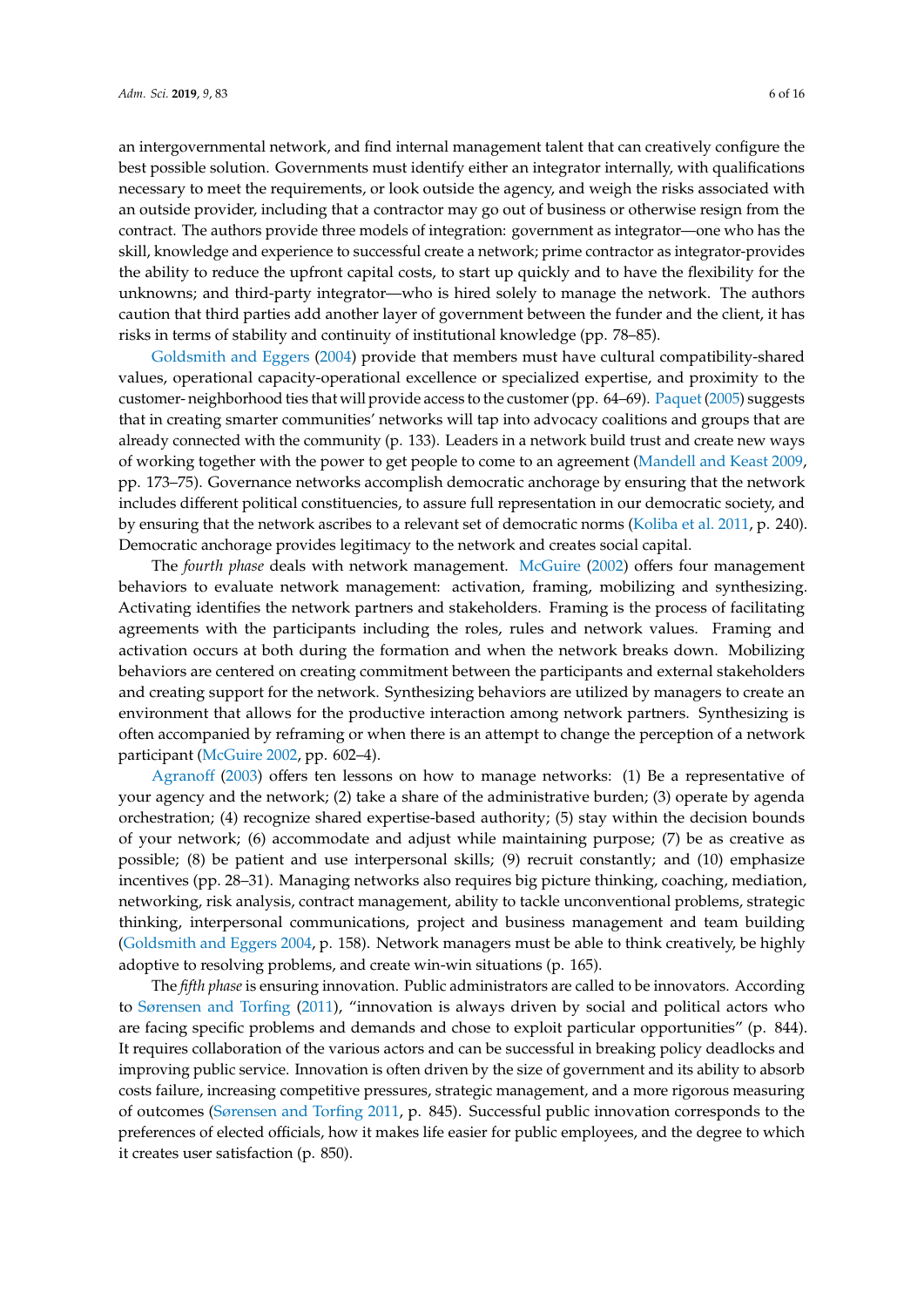The five phases outlined above offer a valuable guide for the development of governance networks. What follows is a case study on the implementation of this guide to the development of the City of Los Angeles' foreclosure registry network. First, the paper outlines the case examined that was embraced by the building of the network. This is followed by an examination of the phases that were established in building the network in relation to the phases outlined in the literature.

#### *3.3. Research Informed Expectations on Building Networks*

Based on the research outlined above (summarized in Table [1\)](#page-6-0), the following expectations were developed in regard to the network formation of the Los Angeles Foreclosure response:

*Expectation One—The building of governance networks calls upon establishing trust within the network to obtain participation [\(Mandell and Keast](#page-14-10) [2009;](#page-14-10) [Goldsmith and Eggers](#page-14-9) [2004\)](#page-14-9);*

*Expectation Two—Central to building trust will be the role of a central leader (an integrator) to move policy and implementation forward [\(Goldsmith and Eggers](#page-14-9) [2004\)](#page-14-9);*

*Expectation Three—New and expanding relationships among stakeholders need to be continually developed and constantly nurtured [\(McGuire](#page-14-11) [2002;](#page-14-11) [Agrano](#page-14-12)*ff *[2003\)](#page-14-12);*

*Expectation Four—Stakeholder innovations within the network are important to overcome barriers found with bureaucratic structures [\(Sørensen and Torfing](#page-15-3) [2011\)](#page-15-3).*

*Expectation Five—The formation of the network will be sequential, building on the strength of each phase of network formation [\(Goldsmith and Eggers](#page-14-9) [2004\)](#page-14-9).*

<span id="page-6-0"></span>

|                | <b>Network Phases</b>      | <b>Implications in Application</b>                                                                                                                                                                                   | Comments                                                              |
|----------------|----------------------------|----------------------------------------------------------------------------------------------------------------------------------------------------------------------------------------------------------------------|-----------------------------------------------------------------------|
| $\mathbf{1}$ . | Network Design             | Create a mission statement tied to<br>goals focused on outcomes based on<br>public value. Select appropriate<br>network mode: participant governed;<br>lead organization; or network<br>administrative organization. | Establishes trust & ensures high<br>level of goal consensus.          |
| 2.             | Policy Learning            | Policy learning utilizing conflict to<br>create learning                                                                                                                                                             | Creates effective policy                                              |
| 3.             | Selection of Members       | Culturally compatible-shared values.                                                                                                                                                                                 | Creates trust, social capital &<br>democratic anchorage.              |
| 4.             | Network Management         | Framing, facilitating agreements,<br>mobilizing & synthesizing.                                                                                                                                                      | Creates productive environments.                                      |
| 5.             | <b>Ensuring Innovation</b> | Utilize elected official's capacity to<br>convene, makes work easier for PA.                                                                                                                                         | Makes it easier to get the "buy in"<br>and creates user satisfaction. |
|                |                            |                                                                                                                                                                                                                      |                                                                       |

|  |  |  |  | Table 1. Phases in Building Networks. |
|--|--|--|--|---------------------------------------|
|--|--|--|--|---------------------------------------|

References: [Agrano](#page-14-13)ff [\(2007\)](#page-14-13); [Goldsmith and Eggers](#page-14-9) [\(2004\)](#page-14-9).

## **4. Results and Discussion**

#### *4.1. Assessing the Los Angeles Foreclosure Network Phases*

What follows is an assessment of the network processes and events outlined in the case study and how these practices match with the phases of network development as outlined in the literature.

#### 4.1.1. Network Design

Blighted properties have a negative impact on communities with higher than normal crime rates, produce visual blight such as graffiti, litter, debris and debilitated properties that reduce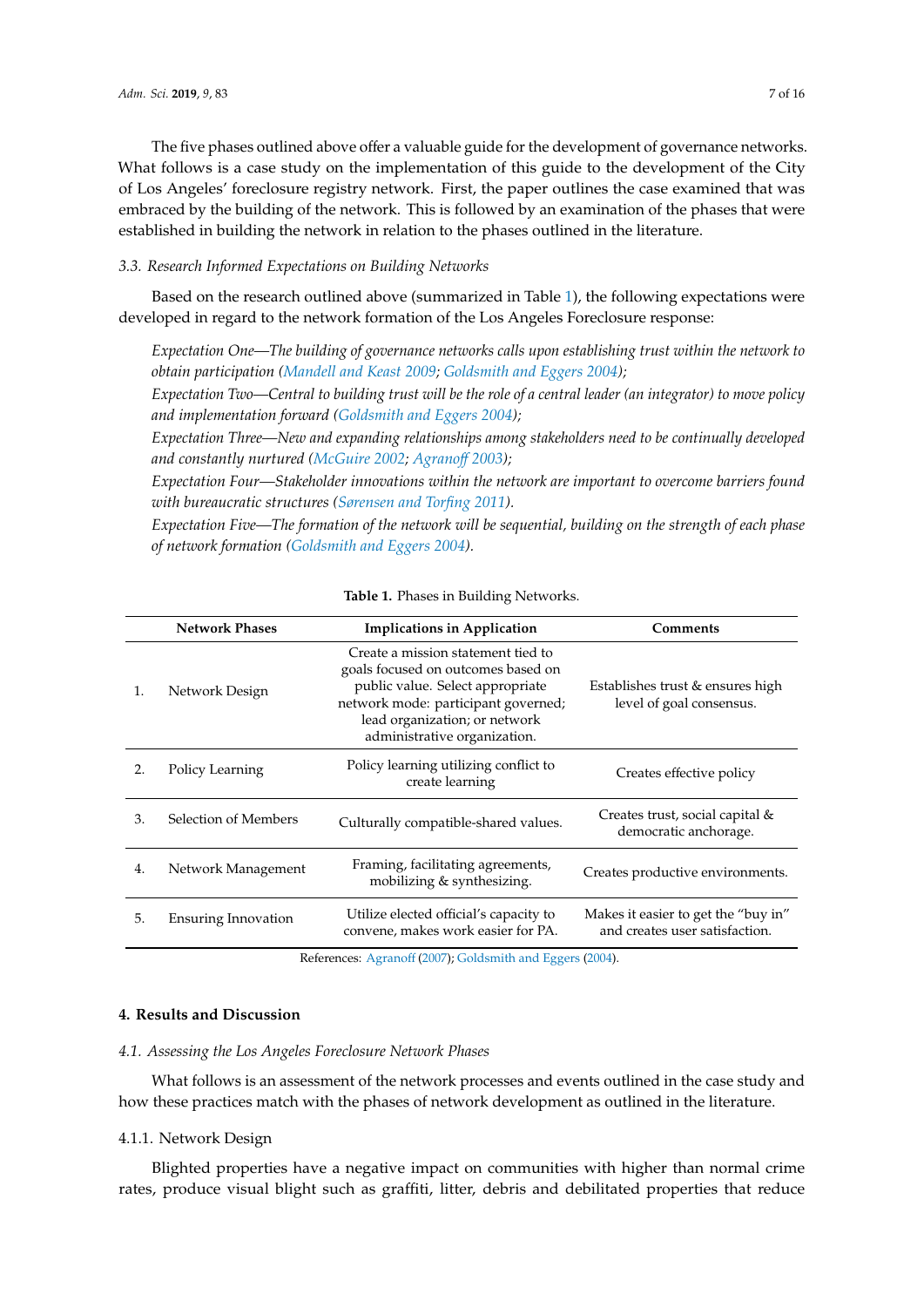property values, creating a lower tax base, and impose a drain on city resources [\(Blankenship](#page-14-14) [2014,](#page-14-14)

p. 1). Blight is applicable to the following typologies for policy domain for governance networks: community development and housing issues, health, crime, social welfare and government operations [\(Koliba et al.](#page-14-8) [2011,](#page-14-8) pp. 125–26). Blight is a "wicked problem" for the City of Los Angeles which City Council has identified as requiring a Foreclosure Registry Network. The following analysis of the City of Los Angeles' Foreclosure Registry network addresses the five phases emphasized in this paper.

The first phase dealt with the design of the network. Network can be defined in narrow terms as legally autonomous organizations that work together to achieve both their own goals and collective goals. In this respect, the Foreclosure Registry Ordinance was established "to promote the health, safety and welfare of the residents, workers, visitors and property owners of the City of Los Angeles, as well as protect the economic stability, viability and livability of neighborhoods in the City by requiring the registration and monitoring of defaulted and foreclosed residential properties" [\(Foreclosure Registry](#page-14-15) [Ordinance](#page-14-15) [2010\)](#page-14-15). The Ordinance further provides for a proactive inspection of foreclosed properties as it was believed that these properties had an increased potential to become blighted. Therefore, the Foreclosure Registry Ordinance was initiated to deal with foreclosed blighted residential properties after the wake of the Foreclosure Crisis and was placed under HCDILA for its implementation. Other City departments have similar goal objectives related to blighted properties and their effects such as the Los Angeles Police Department (LAPD), Los Angeles Fire Department (LAFD), Public Works-Department of Street Services, City Attorney-Neighborhood Prosecutors (CA-NP) and the City Attorney, Los Angeles Department of Building and Safety (LADBS), Los Angeles Department of Water and Power (LADWP). The Foreclosure Registry Network (FRN) therefore, became a network of City related departments and HCIDLA as their lead to deal with defaulted and foreclosed residential properties in the City of Los Angeles.

The FRN was a goal-directed network that was not a formal mandate, but a result of the City Council's objective to reduce blight through the establishment of the foreclosure registry ordinance. The City of Los Angeles' Controller, Ron Galperin's audit recommended City Departments to collaborate efforts to remedy blighted properties and their associated effects [\(Galperin](#page-14-16) [2014\)](#page-14-16). The Controller further recommended a systems GeoRegistry that would display the data and allow for constituents to be made aware of foreclosed properties in their neighborhood. The FRN's design is a Lead-Organization governed network. HCIDLA is the lead by way of the City Council's establishment of the Foreclosure Registry Ordinance. Additionally, HCIDLA maintained the funds necessary to establish the network and to provide the staffing for the network through annual registration and fees from the foreclosing parties.

Prior to the establishment of the FRN, stakeholder Departments never collaborated. In fact, all of the stakeholder Departments worked independently with little or no interaction many of whom were not aware that the City collected data on foreclosed properties. HCIDLA utilized the City Councilmember Deputy to work as in integrator with the capacity to convene the parties. The GeoRegistry was the integration technology that was the basis for the FRN and the instrument that was established to convene the parties to collaborate on blighted and abandoned foreclosed properties.

Key predictors of effectiveness of network governance forms include trust, number of participants, goal consensus and need for network level competencies. For Lead organizations, trust can have low density because governance is highly centralized; number of participants is moderate, goal consensus is moderately low and the need for network level competencies is moderate. In the case of the FRN, trust is at a low density because the goals of each individualized City Departments are not tied to the FRN. Their work in dealing with blighted properties can and is often done independent of the FRN.

Efforts were made by HCIDLA to establish trust with other City Departments by identifying the needs of the other departments through stakeholder meetings to obtain goal consensus, through task force meetings, through trainings to connect the needs with the HCIDLA resources, and by being responsive to inquiries. HCIDLA was able to provide positive results when other City Departments contacted them requesting assistance with a foreclosed property that was a nuisance. By way of example, the City Attorney's Neighborhood Prosecutors Office contacted HCIDLA to assist in a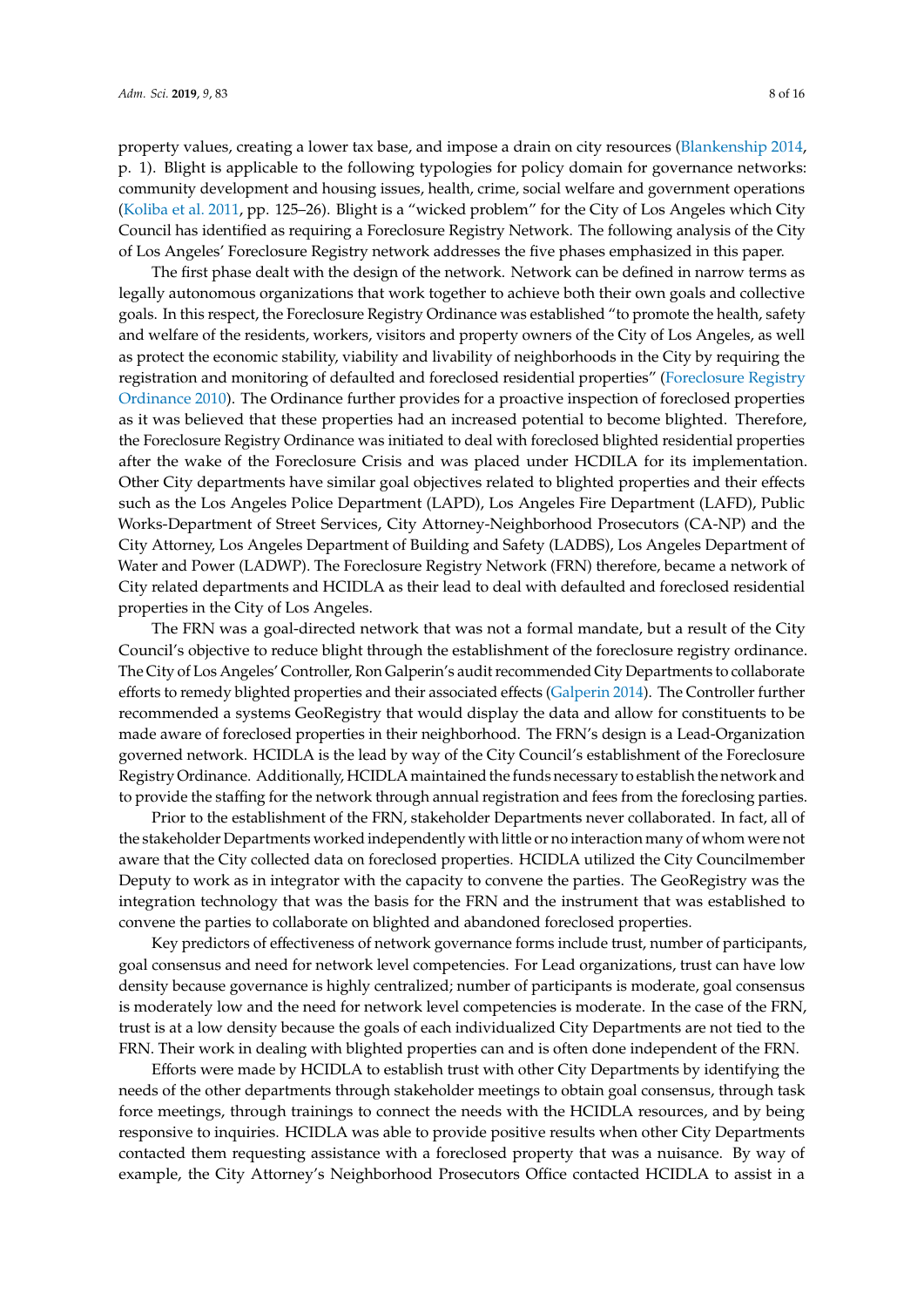property that was illegal occupied by gang member squatters that were selling drugs and conducting prostitution on the property. There were three recent homicides at the property, which was located near an elementary school. HCIDLA was able to contact the lending institution that foreclosed on the property and collaborate their efforts with the City Attorney's Office to evict the squatters from the property in order to give possession to the lending institution. Once the bank obtained possession HCIDLA staff worked closely with the lending institution representatives to ensure that the property remained free of blighted conditions and that it did not pose a nuisance to the community. The lending institution immediately demolished the structures on the property, some of which had illegal construction, in order to maintain the property free from nuisance. The property was later sold and a new home was developed.

Through this event, and similar interactions between City Departments and HCIDLA foreclosure registry staff, trust was developed and nurtured. HCIDLA continued its interactions at various City Department task force meetings and participation in stakeholder meetings in order to establish trust. Trust continued through positive interaction and responsiveness of HCIDLA staff.

HCIDLA worked to establish trust with the City Departments by working to ensure compliance on all blighted properties. Their interaction and success increased the trust density and established a successful working relationship with other City Departments. This trust density continued to grow within the other City Departments. As a lead organization, HCIDLA established the network by identifying stakeholders and worked closely with them to identify concerns and operations on collective action. Regular, monthly, task force meetings were established, where the parties were able to interact and establish working relationships at the street bureaucrat level on an informal basis. The success of remedying blighted properties occurred most at this level. The number of participants for the FRN is moderate comprised of various City Departments that are affected by or deal with blighted residential properties.

#### 4.1.2. Policy Development Strategy

The second phase relates to the identification and implementation of a policy development strategy. Networks require a framework that allows for continual leaning and the advocacy collation framework's main focus is policy-oriented learning. Learning within networks is affected by forums, level of conflict between coalitions, stimuli and actors. According to [Sabatier and Weible](#page-15-6) [\(2014\)](#page-15-6) in order to establish learning, the forum must possess openness, common analytical training, and norms of conduct or degree of professionalism. In the case of the FRN, most all participants where open and receptive to the FRN. The only member that was not was the Los Angeles Department of Building and Safety (LADBS). LADBS often did not attend the FRN meetings and attending only when they were prodded from the councilmember deputy.

Cross coalition learning occurs best at the intermediate level. HCIDLA and LADBS are two departments within the City that deal with housing issues and blighted properties. HCIDLA deals with multifamily units and LADBS deals with single family residents and vacant and abandoned residential properties. HCIDLA does not normally have jurisdiction over Single Family Dwellings (SFD). However, related to the FRP Ordinance, City Council placed the FRP Ordinance under the jurisdiction of HCIDLA only after LADBS had argued with City Council that they did not have the funding to operate the program citing the Cities budget crisis and staffing issues during the foreclosure crisis. This gave HCIDLA the jurisdiction over single family residential properties for the limited purpose of the FRP Ordinance. Additionally, historically tensions between the two departments were common as they perform similar actions however their jurisdiction is divided between Multi-family (HCIDLA) and SFD (LADBS). It should be noted that 90 percent of properties that are registered and subject to the FRP Ordinance, are SFDs, however HCIDLA, who did not previously maintain jurisdiction over SFDs, was charged with the implementation and management of the FRP Ordinance. Therefore, from its inception, tension existed between LADBS and HCIDLA prior to the creation of the FRP ordinance and FRN and these tensions were brought to the FRN. [Sabatier and Weible](#page-15-6) [\(2014\)](#page-15-6)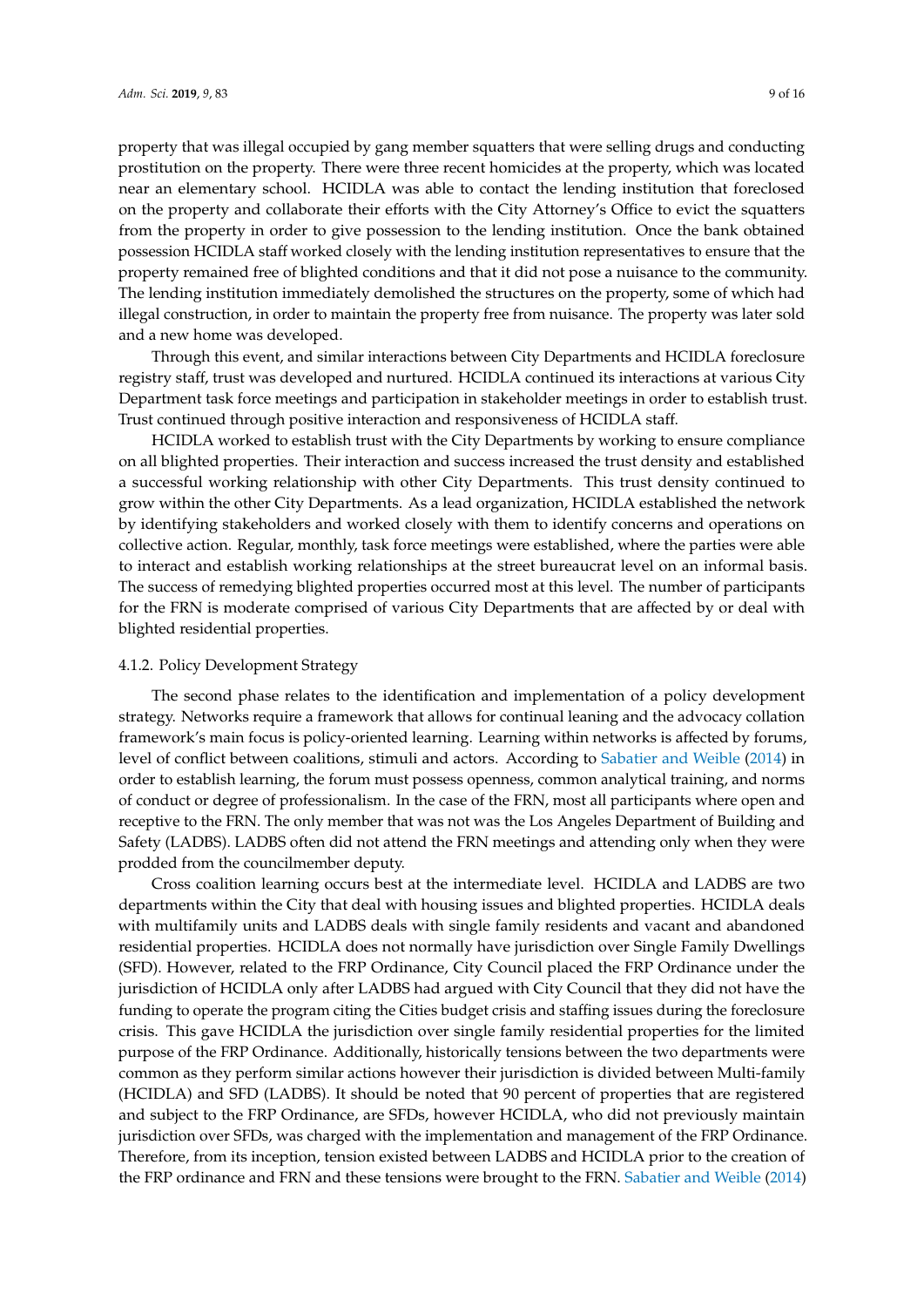find that cross coalition learning can occur where conflict is present when the opposing coalitions are threatened to attend to the issue and remain receptive to new information. In the case of the FRN, LADBS was threatened enough to put into place a proactive inspection process, however collaboration never fully materialized because LADBS was not receptive to the new information and was only concerned with meeting the requirements of the ordinance. LADBS never fully became a member of the network in a cross-collaborative format to realize any gain from within or as a result of the interaction with the FRN. In the case with LADBS, deep core belief systems between it and HCIDLA made it very resistant to change.

#### 4.1.3. Selection of Members

Phase three involves the selection of a network. A Councilmember and his Deputy staff worked as a political integrator to establish the members of the FRN along with HCIDLA management staff, as an integrator. City Council first identified City Departments when they established the Foreclosure Registry. Later the City Controller identified City Departments. The lists were combined and the Councilmember's Deputy Staff utilized her power to convene the parties for the first Stakeholder's meeting. The stakeholders collaborated and other City Departments were identified and the final stakeholder memberships was established.

The Councilmember's Deputy utilized her political power to convene the parties to attend stakeholder meetings and to otherwise collaborate with HCIDLA. Individual stakeholder meetings were held and HCIDLA worked directly with each City Department to understand each department need and identify opportunities for collaboration. HCIDLA was the lead organization that managed the stakeholder meetings and ultimately made the decisions. HCIDLA ensured democratic anchorage by ensuring that all Departments that dealt with blighted properties and the constituency was included. HCIDLA utilized advocacy coalition groups to engage the constituency, which mainly consisted of housing rights advocates and their members, who were Los Angeles constituents.

#### 4.1.4. Network Management

The fourth phase dealt with network management. In order to evaluate the FRN's network management, it was helpful to utilize McGuier's 4 management behaviors: activation, framing, mobilizing and synthesizing. The FRN was activated by considering the effects of blighted properties and determining all City Departments that deal with blighted residential properties and the associated effects on the community. The City Councilmember's Deputy worked with HCIDLA in the framing process including the identification of stakeholders. The literature tells us that framing also is activated when the network breaks down. Often times through-out the stakeholder meeting process, there was a City Department or two that was reluctant or non-participatory which created a beak-down of the network. When this occurred the Council member's deputy utilized her political power to convene, and convened joint meetings where she required participation, and participation was obtained and mobilizing efforts ensued where commitments were made. Synthesizing behaviors were successfully employed in order to create an environment that would allow for continued collaboration. These behaviors included efforts made to change negative perceptions of code enforcement inspectors. HCIDLA code enforcement staff worked hard to establish working relationships with LAFD, senior LAPD lead officers and city attorney neighborhood prosecutors. HCIDLA code inspectors became members of the LAFD task force unit that worked closely with LAPD and the City Attorney's Office to collaborate efforts on blighted properties. HCIDLA management encouraged the continued participation with the TASK force meetings to allow the network to interact with other network participants. Management worked as the integrator in this process, but stepped out of the way and allowed the street level workers to find solutions. Reframing occurred with regular training programs for both LAPD senior lead officers and with the city attorney neighborhood prosecutors. HCIDLA management also established good communication and working relationships with all stakeholders.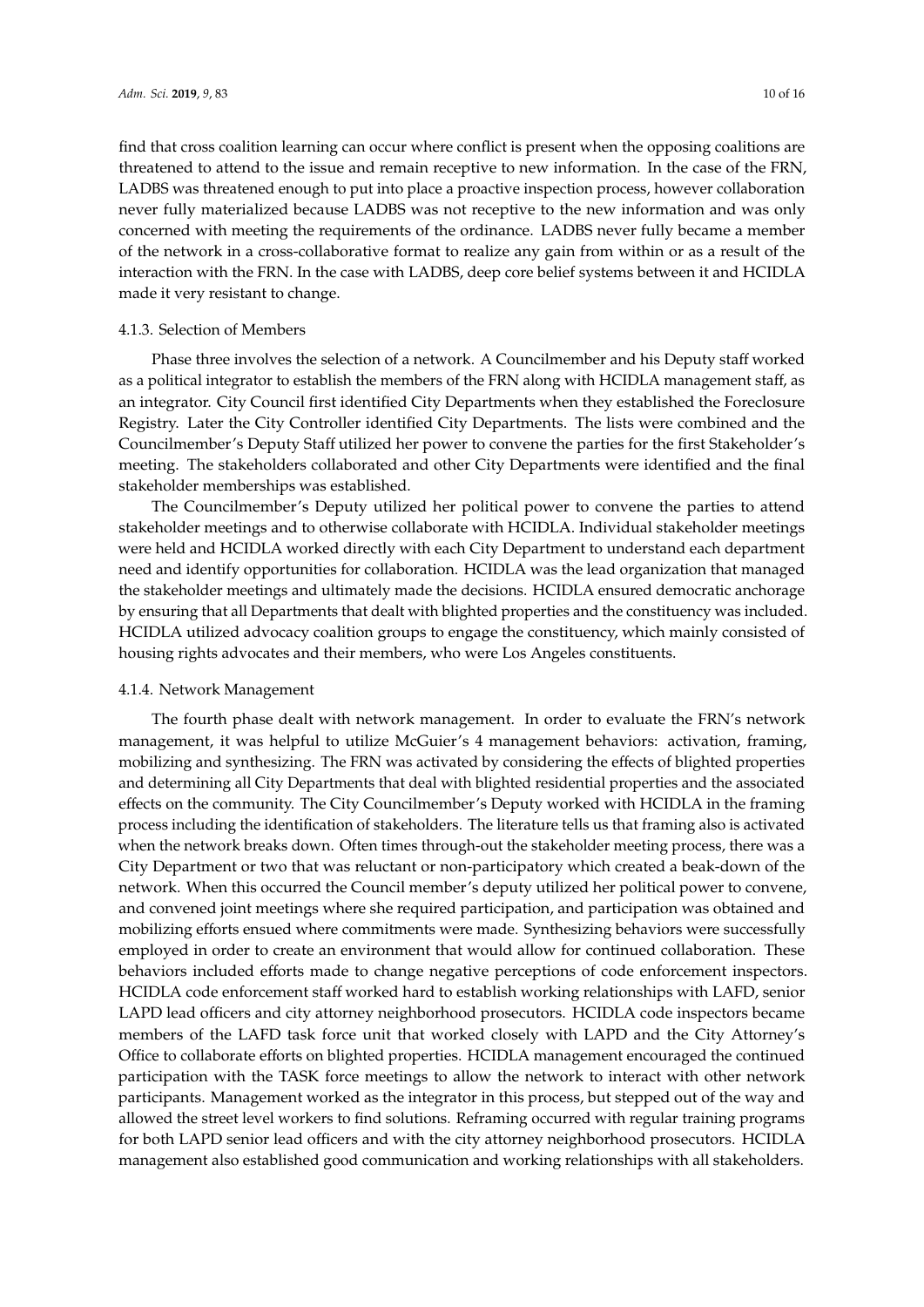Ten (10) network management lessons, the FRN did the following: (1) became a representative of both HCIDLA and the FRN; (2) took on all administrative burden; (3) operated by both agenda orchestration and individual communication and training that was not by agenda; (4) recognized shared expertise-based authority especially in the creation of the GeoRegistry; (5) since HCIDLA was the lead organization it was able to ensure that the FRN stayed within the decision bounds of its network; (6) HCIDLA continues to accommodate and adjust while maintaining its purpose, especially as it pertains to the continued collaboration of work on blighted properties; (7) attempts at creativity continued in day to day operations especially related to ensuring compliance of the FRO and blighted properties; (8) patience was wearing thin as the communication among other City Departments where often commenced with frustration over blighted properties especially from LAPD who dealt with associated criminal activity on many properties-HCIDLA staff continued to ensure that they did not overstep their bound even with the threat from other City Departments, especially as it related to eviction of tenants from blighted properties in the foreclosure process; (9) HCIDLA staff continued to recruit new members and add them to the FRN; (10) HCIDLA, as the Lead Organization continued to emphasize incentives with other City Departments. As an example, HCIDLA first worked to inform FRN participants of the ordinance requirements and then identify joint incentives on how the Foreclosure Registry ordinance could help them meet their objectives of reducing blight in City neighborhoods. One of the most effective tools was the use of incentives to get stakeholders to collaborate. In addition, HCIDLA enforcement of the penalty fee as a mechanism to obtain compliance on blighted properties also proved successful. The establishment of trust and relationships that were built over time with HCIDLA FRN staff, LAPD, LAFD and the City Attorney Neighborhood Prosecutors office produced collaboration allowing the participants to reduce blighted properties and its associated effects on the community.

#### 4.1.5. Ensuring Innovation

Lastly, related to phase five, the foreclosure crisis provided the city with an opportunity to become innovative in its ways to address blight, especially in light of the city's budget crisis. The City of Los Angeles is large enough to absorb costs of failure, and more importantly many elected officials were a driving force of the FRN, including then Councilmen Eric Garcetti. The FRN brought together various City Departments to address blight in one forum. The foreclosure crisis created an increase in vacant and abandoned residential properties increasing incidents of blight and its associated crime. This placed a greater degree of stress on City street level workers, LAPD Senior Lead Officers, Pubic Works-Department of Sanitation Officers, LAFD, Neighborhood Prosecutors and others during a budget crisis, causing heightened tensions. Moreover, the constituents in communities throughout the City, were complaining that the blight was reducing their property values and increasing criminal activity in their neighborhoods. This heightened tension and frustration among affected city departments, created opportuning to choose and exploit other opportunities. The FRN was a choice which many city departments ultimately viewed as an opportunity that created an avenue to avoid deadlocks in operational daily tasks creating new ways of working effecting to create user satisfaction. The cross collaboration within the FRN established relationships and trust that created opportunities to collaborate, establish new work processes, and successfully address blight. The stakeholders were able to seize upon the relationships established by HCIDLA with lenders, beneficiary, trustees and their representatives. It is important to note that the GeoRegistry, a systems program that was established to create stakeholder collaboration did not contribute to collaboration. Many of the stakeholder never used the GeoRegistry system, however the relationships that were established through the FRN continue to grow and reframe themselves into further opportunities for stakeholders to collaborate.

#### *4.2. Assessment of Network Phases in Building the LA Governance Network*

HCIDLA worked to create a governance network that brought City Departments together with the goal of collaborating to address blighted properties in the foreclosure process. Each of the stakeholder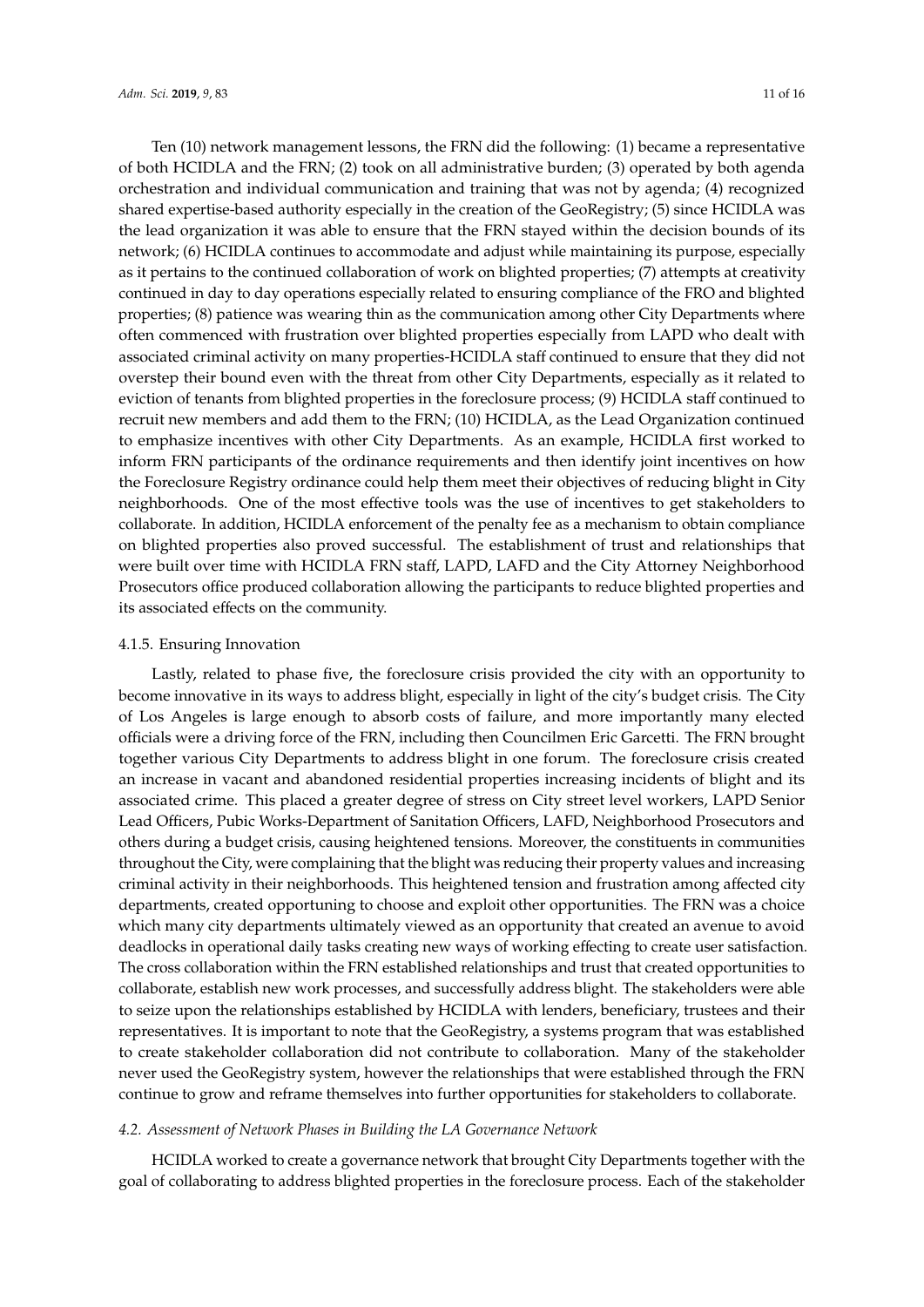departments had their own goals dealing with various issues either directly related to blight or effects resulting from blight. In relation to phase one, Network Design, the FRN was created, as legally autonomous organizations that work together to achieve both their own goals and collective goals. All City Departments worked to remedy blight and its associated crime. For example, the City Attorney Neighborhood Prosecutors office prosecuted owners of blighted properties while the LAPD responded to calls resulting from criminal activity associated with blighted properties, HCIDLA collected the data of ownership information and monitored the property condition and worked with lenders and defaulting properties to ensure that properties remain free from blight. However, collectively with the FRN, the City Departments collaborated to resolve blighted properties by utilizing the contact information obtained through the FRO, the relationships established by the FRP staff and owners of foreclosed properties and those in the foreclosure process, and the other City Departments.

Network functioning, which is how network conditions lead to various network level outcomes, is important in order to understand why networks produce certain outcomes. The authors define network effectiveness as the positive network outcomes that could not have been achieved independently, without the collaboration. In the case FRN, HCIDLA maintained a database of registration information listing direct contact lender information for properties in the foreclosure process that was not available to other City Departments. HCIDLA did not have access to all the nuisance properties in the foreclosure process. However, other City Departments and their street level bureaucrats, had direct contact with blighted properties and their associated criminal activity. Neither HCIDLA nor the other City Departments were able to independently be effective, however their actions in collaboration effectively produced results in remedying blighted properties in the foreclosure process.

What can most be gleaned in the administration of the selected five phases of governance addressed in this paper are related to the powers to convene and the implementation of the GeoRegistry systems vs the actual FRN established in the process. Table [2](#page-12-0) reflects the implementation of the five phases and provides in the comments suggestion some findings resulting from their implementation. The role of management is critical for an effective network governance especially as it relates to tensions within the network. Tensions within the FRN were resolved most effectively by the political integrator who was able to convene the City Departments to participate. When the Councilmember integrator, who held the power to convene the City Department, was removed from the FRN, the City Departments that held deep core values, regardless of the benefits that were identified for the City Department to participate, withdrew from the FRN. Therefore, in analyzing the case of the City of Los Angeles and the FRN, we find that the integrator with the power to convene the parties was a critical step in the success of the FRN. The trust and relationships that were established at the street level produced results through the continued interaction of the stakeholders. The GeoRegistry system had no effect on the FRN because the stakeholder did not utilize the program. The interaction between stakeholders and the relationship building through task force meetings and trust that subsequently developed, produced results that reduced blight in the community.

| <b>Network Phase</b> | <b>LA Case</b>                                                                                                                                                                                                                                                                                                                                                                                                                                                                                  | Comments                                                                                                                                                                                                                                                                                                                                                                                                                                                                                              |
|----------------------|-------------------------------------------------------------------------------------------------------------------------------------------------------------------------------------------------------------------------------------------------------------------------------------------------------------------------------------------------------------------------------------------------------------------------------------------------------------------------------------------------|-------------------------------------------------------------------------------------------------------------------------------------------------------------------------------------------------------------------------------------------------------------------------------------------------------------------------------------------------------------------------------------------------------------------------------------------------------------------------------------------------------|
| Network Design       | Each of the stakeholder departments were legally<br>autonomous organizations that worked together to<br>achieve both their own goals and collective goals.<br>HCDLA worked as the Lead Organization within a<br>goal directed network to remedy blighted and<br>abandoned residential property in the wake of the<br>2008 foreclosure crisis. The FRN trust was low<br>density as HCDLA held a highly centralized<br>governance and other Stakeholder's performance<br>was not tied to the FRN. | HCIDLA was required to establish trust<br>within the network to obtain<br>participation within the network. Some<br>City Departments expressed reluctance<br>due to their experience in working with<br>other City departments that proved to be<br>ineffective and often times<br>non-responsive. This required continual<br>reminders of incentives for collaboration<br>as well as establishing trust by creating<br>working relationships with street level<br>bureaucrats that produced results. |

**Table 2.** Phases of Network Building and Case Illustration.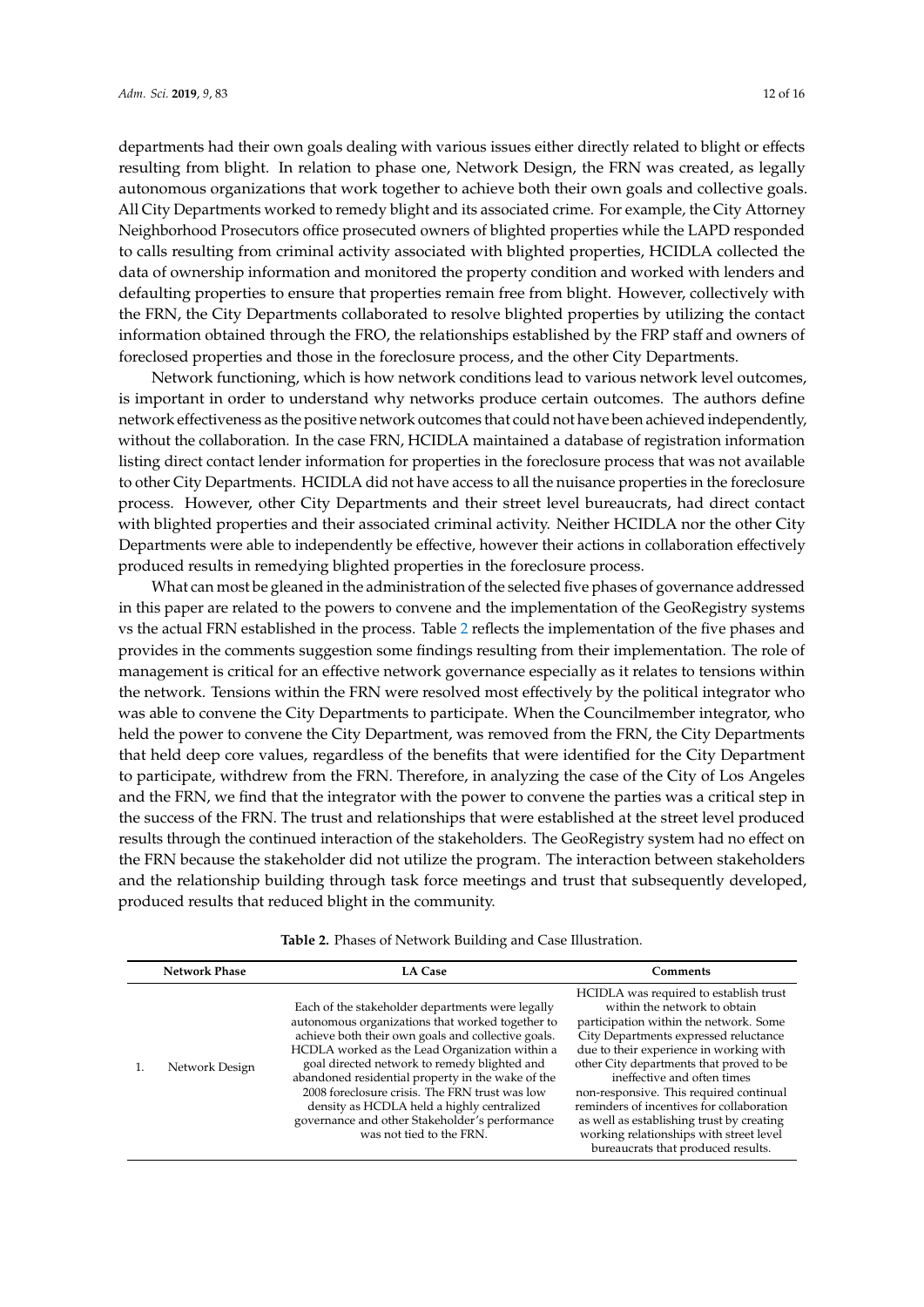| Table 2. Cont. |  |
|----------------|--|
|----------------|--|

<span id="page-12-0"></span>

|    | <b>Network Phase</b>        | <b>LA Case</b>                                                                                                                                                                                                                                                                                                                                                                                                                                                                                                                                                                                                                                                                                                                                                                                                            | Comments                                                                                                                                                                                                                                                                                                                                              |
|----|-----------------------------|---------------------------------------------------------------------------------------------------------------------------------------------------------------------------------------------------------------------------------------------------------------------------------------------------------------------------------------------------------------------------------------------------------------------------------------------------------------------------------------------------------------------------------------------------------------------------------------------------------------------------------------------------------------------------------------------------------------------------------------------------------------------------------------------------------------------------|-------------------------------------------------------------------------------------------------------------------------------------------------------------------------------------------------------------------------------------------------------------------------------------------------------------------------------------------------------|
| 2. | Policy Learning             | HCIDLA implemented a learning policy strategy in<br>order to establish cross coalition learning due to the<br>established Los Angeles City bureaucratic structure<br>that limited collaboration among and across<br>City Departments.                                                                                                                                                                                                                                                                                                                                                                                                                                                                                                                                                                                     | Conflict helped to create learning<br>opportunities in a bureaucratic structure<br>that limits interaction among City<br>Departments. However, without the<br>integrator with political backing, the<br>relationship among the two departments<br>with the most bureaucratic structures,<br>due to the deep core beliefs,<br>could not be penetrated. |
| 3. | Selection of<br>the Members | The FRN was established by a political mandate,<br>City Ordinance and later by the Controller Audit<br>and established by a Councilmember integrator.<br>The FRN was composed of culturally compatible<br>City Departments with shared values related to<br>dealing with blighted properties. The City ensured<br>democratic anchorage by ensuring that all affected<br>City Departments as well as the constituency was<br>included in the process. HCIDLA utilized an<br>established advocacy coalition group consisting of<br>housing rights advocates to represent<br>the constituency.                                                                                                                                                                                                                               | Trust was created within the network as<br>a result of the shared values of each<br>department to address blighted<br>properties. The integrator assisted in<br>moving the FRN forward by ensuring<br>that the members came to the table to<br>listen and participate.                                                                                |
| 4. | Network<br>Management       | FRN was activated by the identification of all City<br>Departments affected by blighted and abandoned<br>properties. The FRN was framed by the Chair of<br>the Housing Committee, a City Councilmember<br>Deputy, both in getting the stakeholders to the table<br>and when the FRN was breaking down and<br>mobilizing stakeholders. Synthesizing behaviors<br>were established with Code Inspectors, Senior<br>LAPD lead officers, and LAFD personnel. HCIDLA<br>became a representative; took on all administrative<br>burden; operate by both agenda and individual<br>communication; recognized shared expertise;<br>ensured the FRN stayed within decision bounds;<br>continued to accommodate and adjust; ensure<br>creativity; establish patience; continued to recruit<br>new members; and emphasize incentives. | Productive environments were created at<br>the street level bureaucrat level<br>establishing working relationships that<br>were non-existent prior to the creation of<br>the FRN that produced results thereby<br>incentivizing participation.                                                                                                        |
| 5. | Ensuring<br>Innovation      | The FRN capitalized on the fact that it had funds to<br>establish a GeoRegistry system as a mechanism to<br>address blight. The establishment of the FRN was<br>created as a means to establish the GeoRegistry,<br>however the collaboration and success of dealing<br>with blighted and abandoned properties occurred<br>within the FRN. The opportunities to establish trust<br>and create networks of street level bureaucrats to<br>effectively reduce the effects of blighted and<br>abandoned foreclosed properties were established<br>through the exchange of shared values.<br>Opportunities where established through<br>operational daily tasks that seized on relationships<br>already established by HCIDLA with lenders,<br>beneficiaries, trustees and their representatives.                             | Innovations were established that broke<br>down the bureaucratic structures and<br>allowed for cross collaboration through<br>the FRN.<br>The GeoRegistry that was the focus of the<br>FRN, however has not proven as useful<br>as the relationships that were created.                                                                               |

## **5. Summary of Findings**

It is clear that the LA Foreclosure program was addressing a wicked problem that called upon various departments of the City of Los Angeles to address. It is now recognized in the literature that these kinds of collective action are becoming common place. Based on the five phases of network development and the application of the case study, we can now turn to an evaluation of the consistency (or dissidence) that can be observed from the five-phase framework of network development as compared to the implementation of network governance by the City of Los Angeles with the development of its Foreclosure Program.

In addressing research question one—what patterns or phases of collective action describe the evolution of the Los Angeles response to the housing foreclosure crisis—this paper drew upon the case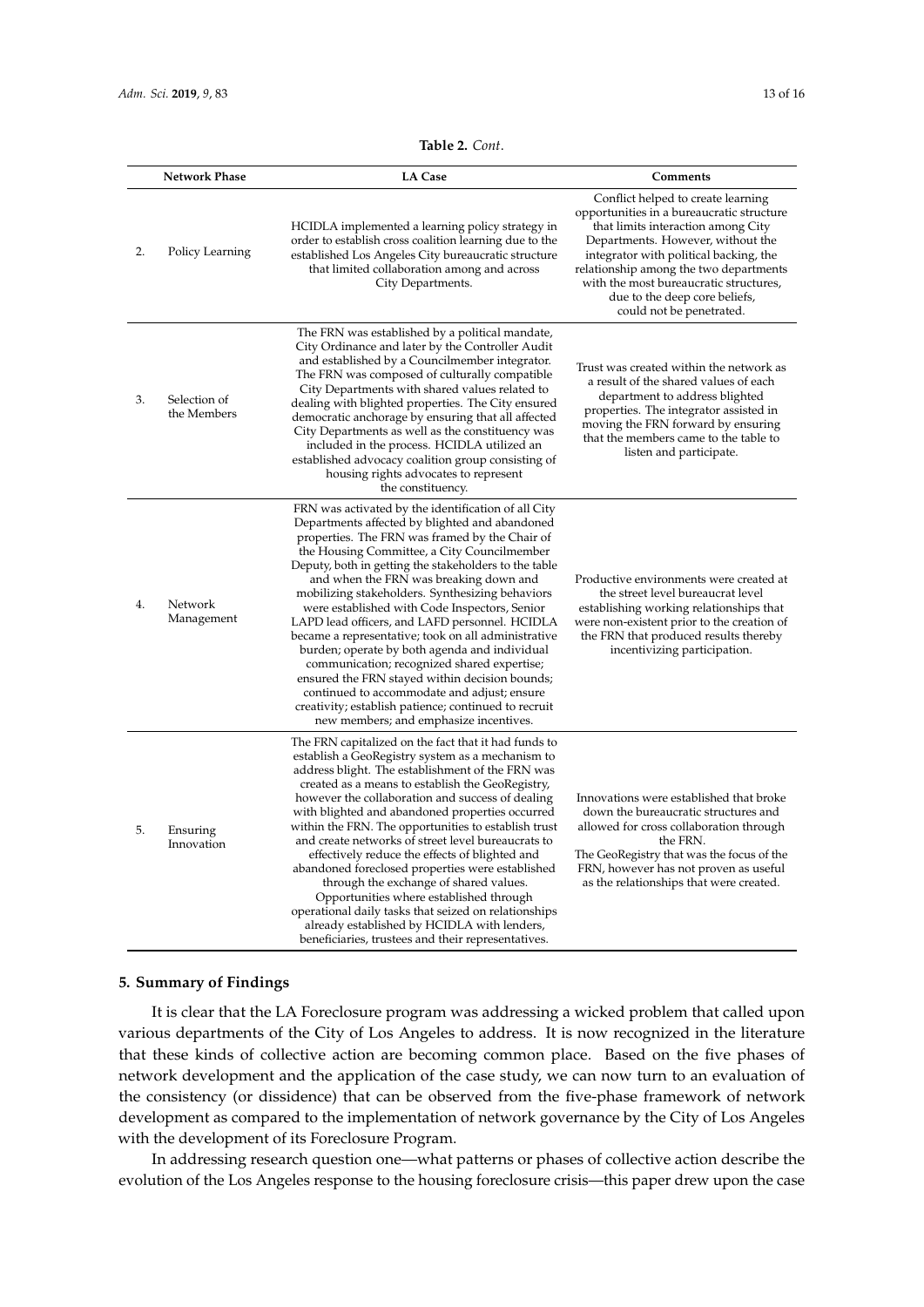study to identify five phases of development. In regard to addressing research question two—do these patterns resemble known patterns of collective action, particularly governance network patterns—the paper outlines four expectations based on the literature that we can expect in regard to network formation. Below is a list of study findings in regard to each expectation.

# *5.1. Expectation One: The Building of Governance Networks Calls Upon Establishing Trust within the Network to Obtain Participation*

While common place, the building of governance networks is not easy. There are numerous barriers that must be addressed in the building of networks. As we observed in the LA Foreclosure example, HCIDLA was required to establish trust within the network to obtain participation within the network. Some City Departments expressed reluctance due to their experience in working with other City departments that proved to be ineffective and often times non-responsive. This required continual reminders of incentives for collaboration as well as establishing trust by creating working relationships with street level bureaucrats that produced results.

## *5.2. Expectation Two—Central to Building Trust Will Be the Role of a Central Leader (an Integrator) to Move Policy and Implementation Forward*

Building trust among stakeholders in the network is central to building network competence. In the LA Foreclosure case, trust was created within the network as a result of the shared values and goals of each department to address blighted properties. The integrator assisted in moving the FRN forward by ensuring that the members came to the table to listen and participate. The building of trust among stakeholders is consistent with theories of governance network formation and practices. However, the role of the network integrator with the power to convene the parties was a critical step in the success of the Foreclosure Registry Network.

# *5.3. Expectation Three—New and Expanding Relationships Among Stakeholders Need to Be Continually Developed and Constantly Nurtured*

New and expanding relationships among stakeholders need to be continually developed and constantly nurtured. In the LA Foreclosure case, productive environments were created at the street level bureaucrat level establishing working relationships that were non-existent prior to the creation of the FRN that produced results thereby incentivizing participation.

Despite constant attention to network development, there are limits to cross departmental collaboration. In the LA Foreclosure case, bureaucratic structure continually placed limits interaction among City Departments. Even with political integrator, the relationship among departments with the most bureaucratic structures, due to the deep core beliefs, could not be penetrated.

# *5.4. Expectation Four—Stakeholder Innovations Within the Network are Important to Overcome Barriers Found with Bureaucratic Structures*

Innovations are important to overcome barriers found with bureaucratic structures. In the LA Foreclosure case, innovations where established that broke down the bureaucratic structures and allowed for cross collaboration through the FRN. The GeoRegistry that was the focus of the FRN, however has not proven as useful as the relationships that were created. However, the participation in task force meetings and establishment of trust within the FRN proved to be an innovative idea among City Departments that historically never collaborated before the creation of the FRN.

# *5.5. Expectation Five—The Formation of the Network Will Be Sequential, Building on the Strength of Each phase of Network Formation*

In the building of governance networks, important challenges can be found in each of the phases that practitioners need to attend. These can be overcome, but will call upon diligent leadership efforts and a constant attention to the building of stakeholder inclusion and trust. Based on this research,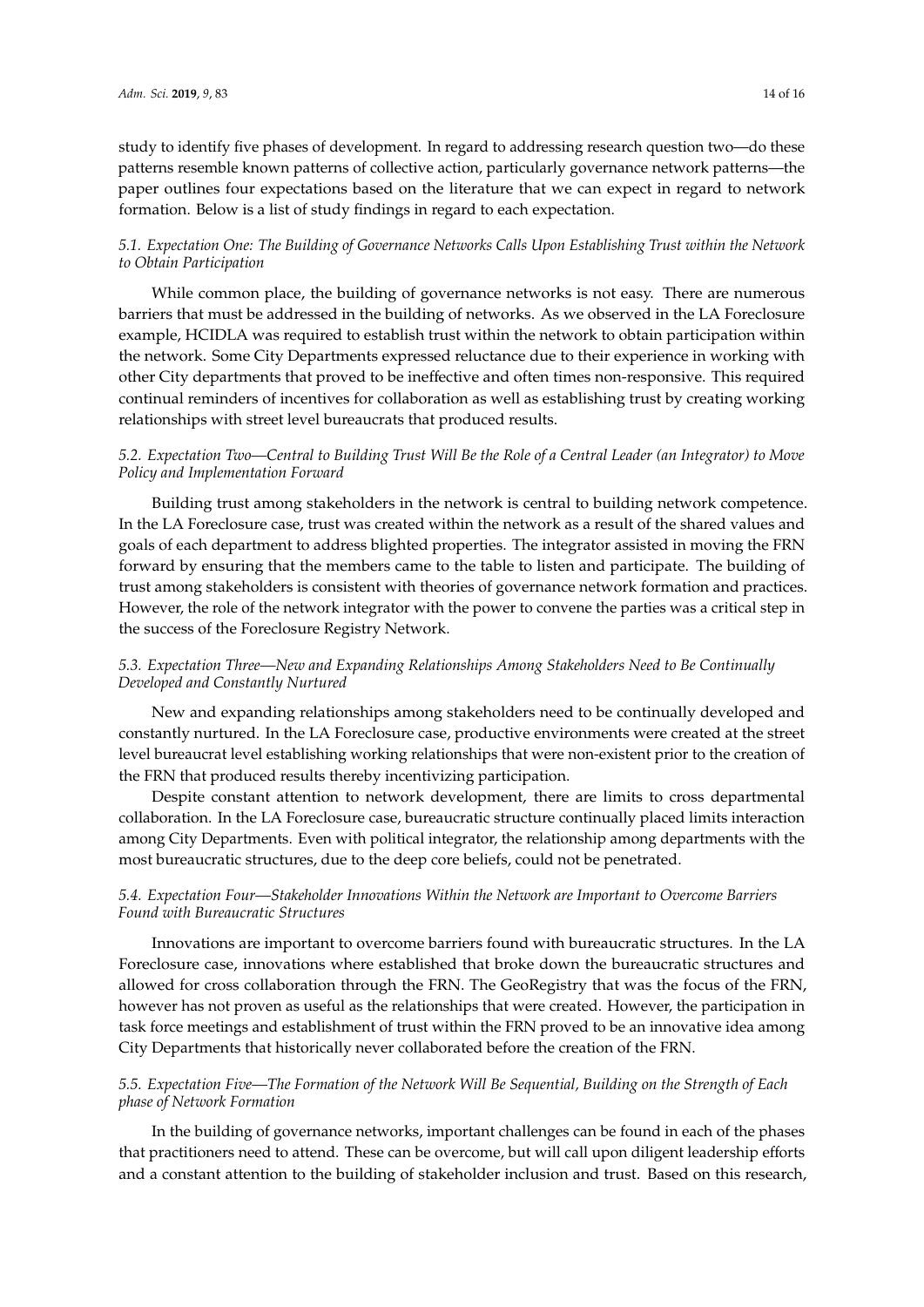the central finding from this study is that it is clear that network formation is an iterative process—not a standardized sequential process—one that requires constant attention and management to ensure inclusion and participation. While phases of network development may occur, they are also revisited in order to maintain network sustainability.

**Author Contributions:** The authors seek to contribute to informing collective action in regard to addressing challenging issues facing metropolitan arenas. Both are committed to exploring the benefits and challenges of collaborative public management. Both authors contributed to this article and its conceptualization: methodology; software; validation; formal analysis and investigation, to the writing and preparation of the original draft.; writing—review and editing; visualization; supervision, and project administration.

**Funding:** This research received no external funding.

**Conflicts of Interest:** The authors declare no conflict of interest.

## **References**

- <span id="page-14-12"></span>Agranoff, Robert. 2003. *Leveraging Networks: A Guide for Public Managers Working across Organizations*. Washington: IBD Endowment for the Business of Government.
- <span id="page-14-13"></span>Agranoff, Robert. 2007. *Managing Within Networks: Adding Value to Public Organizations*. Washington, DC: Georgetown University Press.
- <span id="page-14-14"></span>Blankenship, Debbie. 2014. Expert: Blight Has no Clear definition. Available online: https://[www.macon.com](https://www.macon.com/news/special-reports/house-next-door/article30144030.html)/ news/special-reports/house-next-door/[article30144030.html](https://www.macon.com/news/special-reports/house-next-door/article30144030.html) (accessed on 17 August 2019).
- <span id="page-14-3"></span>Boellstorff, Tom, Bonnie Nardi, Celia Pearce, and Tina L. Taylor. 2012. *Ethnography and Virtual Worlds: A Handbook of Method*. Princeton: Princeton University Press.
- <span id="page-14-1"></span>Davis, Jacqueline, Kerrie Mengersen, Sarah Bennett, and Lorraine Mazerolle. 2014. Viewing Systematic Reviews and Meta-Analysis in Social Research Through Different Lenses. *SpringerPlus* 3: 511. [\[CrossRef\]](http://dx.doi.org/10.1186/2193-1801-3-511) [\[PubMed\]](http://www.ncbi.nlm.nih.gov/pubmed/25279303)
- <span id="page-14-0"></span>Fixla.org. 2014. In LA, Banks Get Away with Blight and Hand Taxpayers the Bill: Holding Banks Accountable for Devastating Our Neighborhoods and Costing la Taxpayers \$1 Billion. Available online: http://[fixla.org](http://fixla.org/wp-content/uploads/2014/07/In-LA-Banks-Get-Away-with-Blight-report.pdf)/wpcontent/uploads/2014/07/[In-LA-Banks-Get-Away-with-Blight-report.pdf](http://fixla.org/wp-content/uploads/2014/07/In-LA-Banks-Get-Away-with-Blight-report.pdf) (accessed on 21 September 2019).
- <span id="page-14-15"></span>Foreclosure Registry Ordinance. 2010. Ordinance 181185 Foreclosure Registry. Available online: https://[hcidla.](https://hcidla.lacity.org/foreclosure-registry-ordinance) lacity.org/[foreclosure-registry-ordinance](https://hcidla.lacity.org/foreclosure-registry-ordinance) (accessed on 10 October 2019).
- <span id="page-14-5"></span>Frederickson, H. George. 1999. The Repositioning of American Public Administration. *PS: Political Sciences & Politics* 32: 701–11.
- <span id="page-14-16"></span>Galperin, Ron. 2014. Targeting Troubled Properties: LA Controller Issues 'Action Plan' to Track Foreclosure, Reduce Blight. Available online: http://[controller.lacity.org](http://controller.lacity.org/stellent/groups/electedofficials/@ctr_contributor/documents/contributor_web_content/lacityp_028314.pdf)/stellent/groups/electedofficials/@ctr\_contributor/ documents/[contributor\\_web\\_content](http://controller.lacity.org/stellent/groups/electedofficials/@ctr_contributor/documents/contributor_web_content/lacityp_028314.pdf)/lacityp\_028314.pdf (accessed on 21 September 2019).
- <span id="page-14-9"></span>Goldsmith, Stephen, and William D. Eggers. 2004. *Governing by Network. The New Shape of the Public Sector*. Washington: The Brookings Institute.
- <span id="page-14-2"></span>Grant, Maria J., and Andrew Booth. 2009. A Typology of Reviews: An Analysis of 14 Review Types and Associated Methodologies. *Health Information & Libraries Journal* 26: 91–108.
- <span id="page-14-7"></span>Helco, Hugh. 1978. Issue Networks and the Executive Establishment. In *The New American Political System*. Edited by King Anthony. Washington: American Enterprise Institute for Public Policy Research, pp. 87–124.
- <span id="page-14-6"></span>Keast, Robyn, Myrna P. Mandell, Kerry Brown, and Geoffrey Woolcock. 2004. Network Structures: Working Differently and Changing Expectations. *Public Administration Review* 64: 363–71. [\[CrossRef\]](http://dx.doi.org/10.1111/j.1540-6210.2004.00380.x)
- <span id="page-14-8"></span>Koliba, Christopher J., Jack W. Meek, Asim Zia, and Russell W. Mills. 2011. *Governance Networks in Public Administration and Public Policy*. Baca Raton: CRC Press Taylor & Francis Group.
- <span id="page-14-10"></span>Mandell, Myrna P., and Robyn Keast. 2009. A new look at leadership in collaborative networks: Process catalysts. In *Public Sector Leadership: International Challenges and Perspectives*. Cheltenham: Edward Elgar Publishing, pp. 163–78.
- <span id="page-14-11"></span>McGuire, Michael. 2002. Managing Networks: Propositions on What Mangers Do and Why They Do It. *Public Administration Review* 62: 599–609. [\[CrossRef\]](http://dx.doi.org/10.1111/1540-6210.00240)
- <span id="page-14-4"></span>Meek, Jack W. 2009. Public Administration Theory and Perspectives. In *International Encyclopedia of Public Policy-Governance in a Global Age*. Edited by Phillip Anthony O'Hara. Perth: Political Economy, GPERU, vol. 3, pp. 586–601. Available online: http://[pohara.homestead.com](http://pohara.homestead.com/Encyclopedia/Volume-3.pdf)/Encyclopedia/Volume-3.pdf (accessed on 20 January 2018).